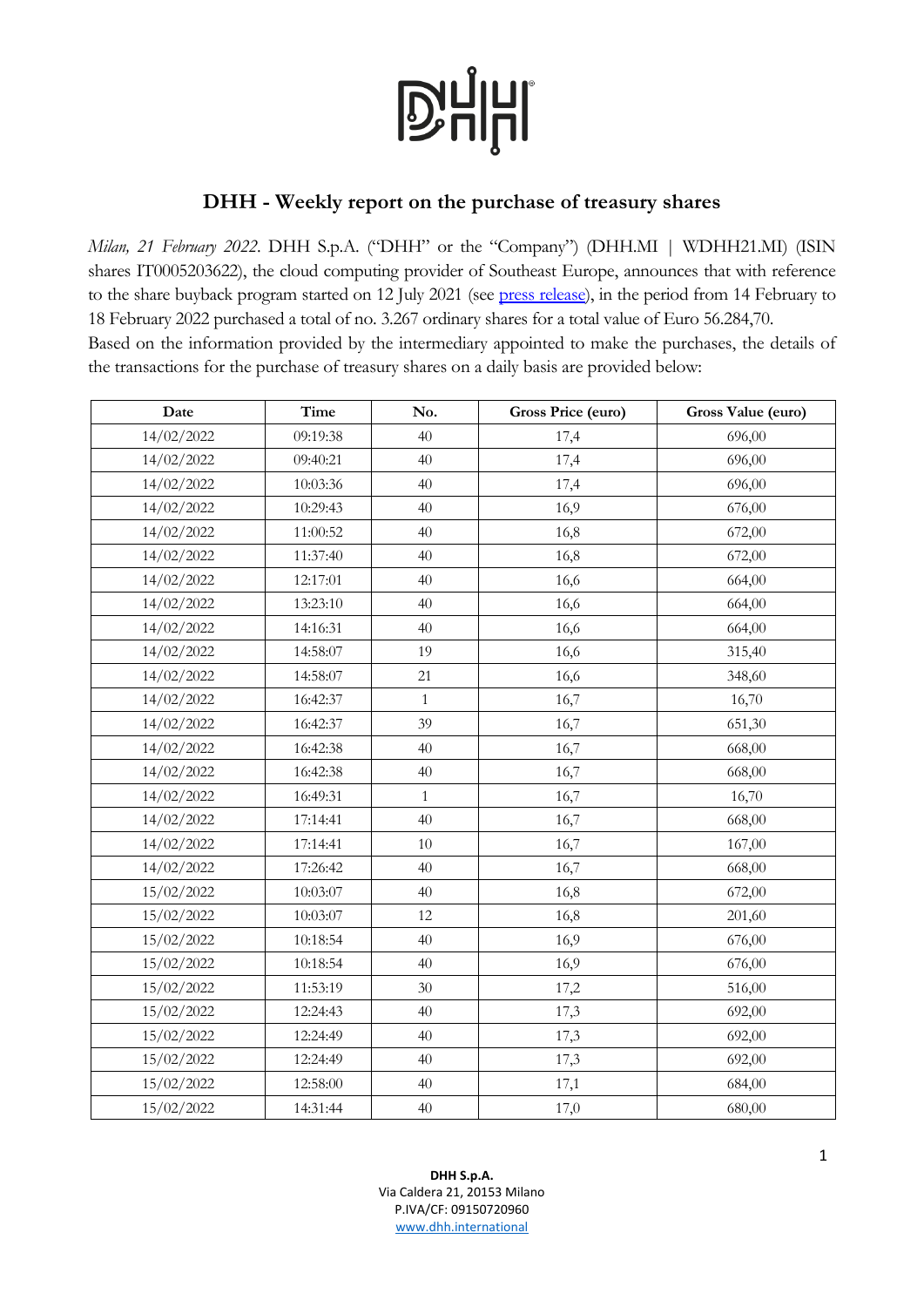

| 15/02/2022 | 15:18:06 | 40     | 17,2 | 688,00 |
|------------|----------|--------|------|--------|
| 15/02/2022 | 15:18:06 | 40     | 17,2 | 688,00 |
| 15/02/2022 | 15:44:49 | 40     | 17,2 | 688,00 |
| 15/02/2022 | 16:10:50 | 10     | 17,4 | 174,00 |
| 15/02/2022 | 17:16:47 | 40     | 17,4 | 696,00 |
| 15/02/2022 | 17:16:47 | 40     | 17,4 | 696,00 |
| 16/02/2022 | 09:17:10 | $50\,$ | 17,3 | 865,00 |
| 16/02/2022 | 09:41:33 | $50\,$ | 17,4 | 870,00 |
| 16/02/2022 | 10:06:16 | 40     | 17,4 | 696,00 |
| 16/02/2022 | 10:06:16 | 10     | 17,4 | 174,00 |
| 16/02/2022 | 10:34:40 | $50\,$ | 17,5 | 875,00 |
| 16/02/2022 | 11:08:05 | $50\,$ | 17,5 | 875,00 |
| 16/02/2022 | 11:48:40 | $50\,$ | 17,5 | 875,00 |
| 16/02/2022 | 12:40:21 | $50\,$ | 17,5 | 875,00 |
| 16/02/2022 | 13:44:33 | 50     | 17,5 | 875,00 |
| 16/02/2022 | 14:35:05 | 50     | 17,5 | 875,00 |
| 16/02/2022 | 15:14:57 | 50     | 17,4 | 870,00 |
| 16/02/2022 | 15:47:53 | 50     | 17,4 | 870,00 |
| 16/02/2022 | 16:15:58 | $50\,$ | 17,4 | 870,00 |
| 16/02/2022 | 16:40:50 | $50\,$ | 17,4 | 870,00 |
| 16/02/2022 | 17:00:01 | 39     | 17,4 | 678,60 |
| 17/02/2022 | 09:16:50 | 40     | 17,7 | 708,00 |
| 17/02/2022 | 09:35:10 | 40     | 17,3 | 692,00 |
| 17/02/2022 | 09:50:44 | 40     | 17,2 | 688,00 |
| 17/02/2022 | 11:31:00 | 40     | 17,3 | 692,00 |
| 17/02/2022 | 11:31:00 | 40     | 17,3 | 692,00 |
| 17/02/2022 | 11:31:00 | 40     | 17,3 | 692,00 |
| 17/02/2022 | 13:46:34 | 29     | 17,3 | 501,70 |
| 17/02/2022 | 14:53:45 | 40     | 17,3 | 692,00 |
| 17/02/2022 | 14:53:45 | 40     | 17,3 | 692,00 |
| 17/02/2022 | 14:53:45 | 20     | 17,3 | 346,00 |
| 17/02/2022 | 15:19:05 | 40     | 17,4 | 696,00 |
| 17/02/2022 | 15:19:05 | 40     | 17,4 | 696,00 |
| 17/02/2022 | 15:32:36 | 40     | 17,4 | 696,00 |
| 17/02/2022 | 15:58:52 | 40     | 17,3 | 692,00 |
| 17/02/2022 | 16:21:35 | 15     | 17,2 | 258,00 |
| 17/02/2022 | 16:29:56 | 40     | 17,3 | 692,00 |
| 17/02/2022 | 16:51:05 | 40     | 17,3 | 692,00 |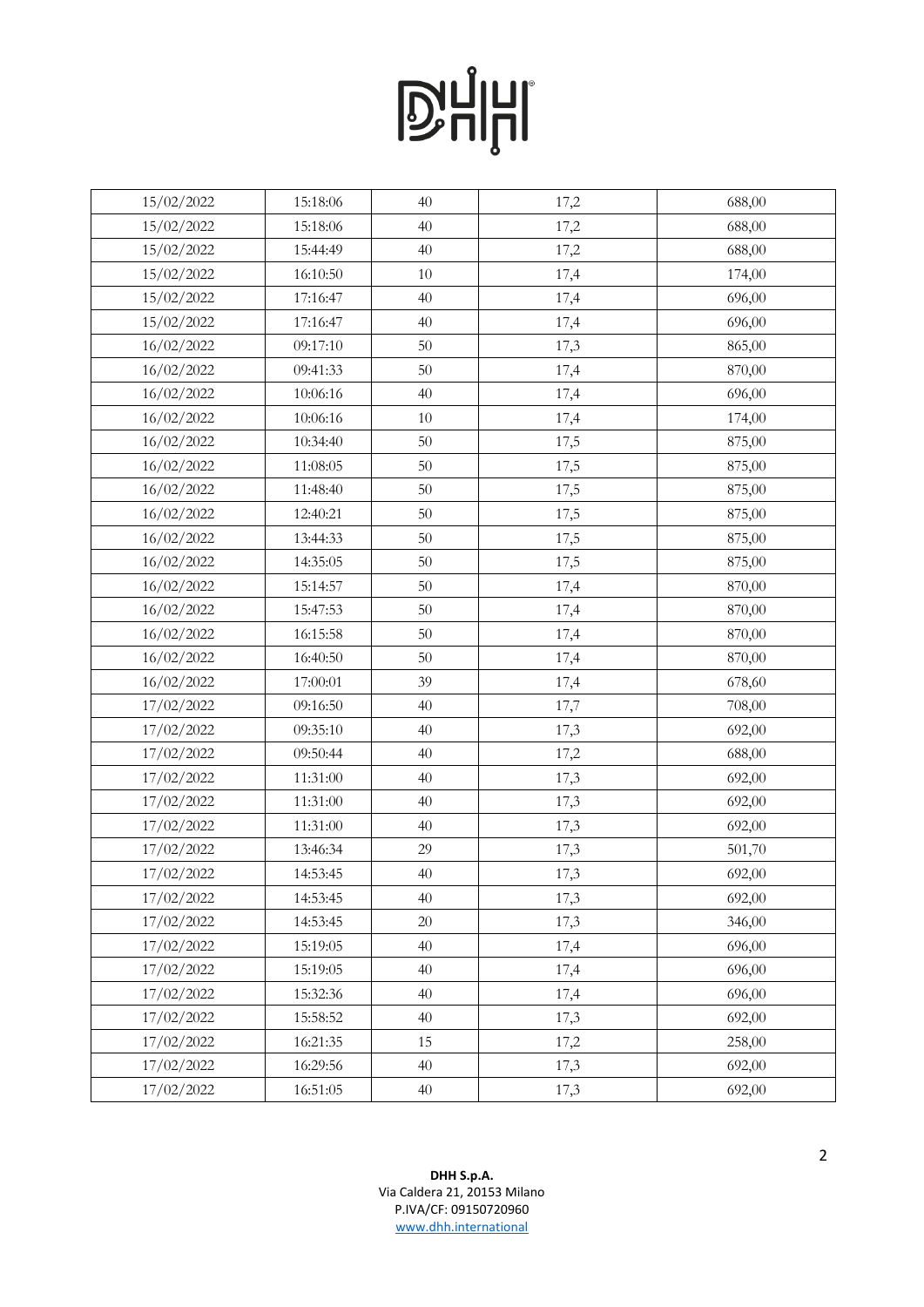# **Digitil**

| <b>TOTAL</b> |          | 3.267 | 17,228252€ | 56.284,70€ |
|--------------|----------|-------|------------|------------|
| 18/02/2022   | 17:27:00 | 9     | 17,2       | 154,80     |
| 18/02/2022   | 17:26:55 | 40    | 17,2       | 688,00     |
| 18/02/2022   | 17:24:14 | 11    | 16,7       | 183,70     |
| 18/02/2022   | 17:24:14 | 40    | 17,4       | 696,00     |
| 18/02/2022   | 16:38:29 | 39    | 17,2       | 670,80     |
| 18/02/2022   | 16:18:17 | 40    | 17,2       | 688,00     |
| 18/02/2022   | 15:56:02 | 40    | 17,2       | 688,00     |
| 18/02/2022   | 15:30:50 | 30    | 17,2       | 516,00     |
| 18/02/2022   | 15:30:50 | 10    | 17,2       | 172,00     |
| 18/02/2022   | 15:21:15 | 40    | 17,2       | 688,00     |
| 18/02/2022   | 14:17:59 | 40    | 17,0       | 680,00     |
| 18/02/2022   | 13:45:28 | 40    | 17,5       | 700,00     |
| 18/02/2022   | 13:08:13 | 40    | 17,5       | 700,00     |
| 18/02/2022   | 13:08:13 | 40    | 17,5       | 700,00     |
| 18/02/2022   | 13:08:06 | 40    | 17,5       | 700,00     |
| 18/02/2022   | 11:05:08 | 32    | 17,4       | 556,80     |
| 18/02/2022   | 10:37:53 | 30    | 17,4       | 522,00     |
| 18/02/2022   | 10:37:53 | 10    | 17,4       | 174,00     |
| 18/02/2022   | 10:14:03 | 40    | 17,4       | 696,00     |
| 18/02/2022   | 09:52:52 | 40    | 17,4       | 696,00     |
| 18/02/2022   | 09:39:49 | 13    | 17,4       | 226,20     |
| 18/02/2022   | 09:39:49 | 27    | 17,4       | 469,80     |
| 18/02/2022   | 09:39:48 | 40    | 17,4       | 696,00     |
| 17/02/2022   | 17:12:15 | 40    | 17,3       | 692,00     |
|              |          |       |            |            |

| Date         | No.   | <b>Average Price (euro)</b> | Value (euro) |
|--------------|-------|-----------------------------|--------------|
| 14/02/2022   | 611   | 16,837480                   | 10.287,70    |
| 15/02/2022   | 572   | 17,153147                   | 9.811,60     |
| 16/02/2022   | 689   | 17,436284                   | 12.013,60    |
| 17/02/2022   | 664   | 17,333886                   | 11.509,70    |
| 18/02/2022   | 731   | 17,321614                   | 12.662,10    |
| <b>TOTAL</b> | 3.267 | 17,228252 €                 | 56.284,70 €  |

Therefore, as of the date of this press release, DHH holds directly no. 203.857 treasury shares, equal to 4,17% of the share capital.